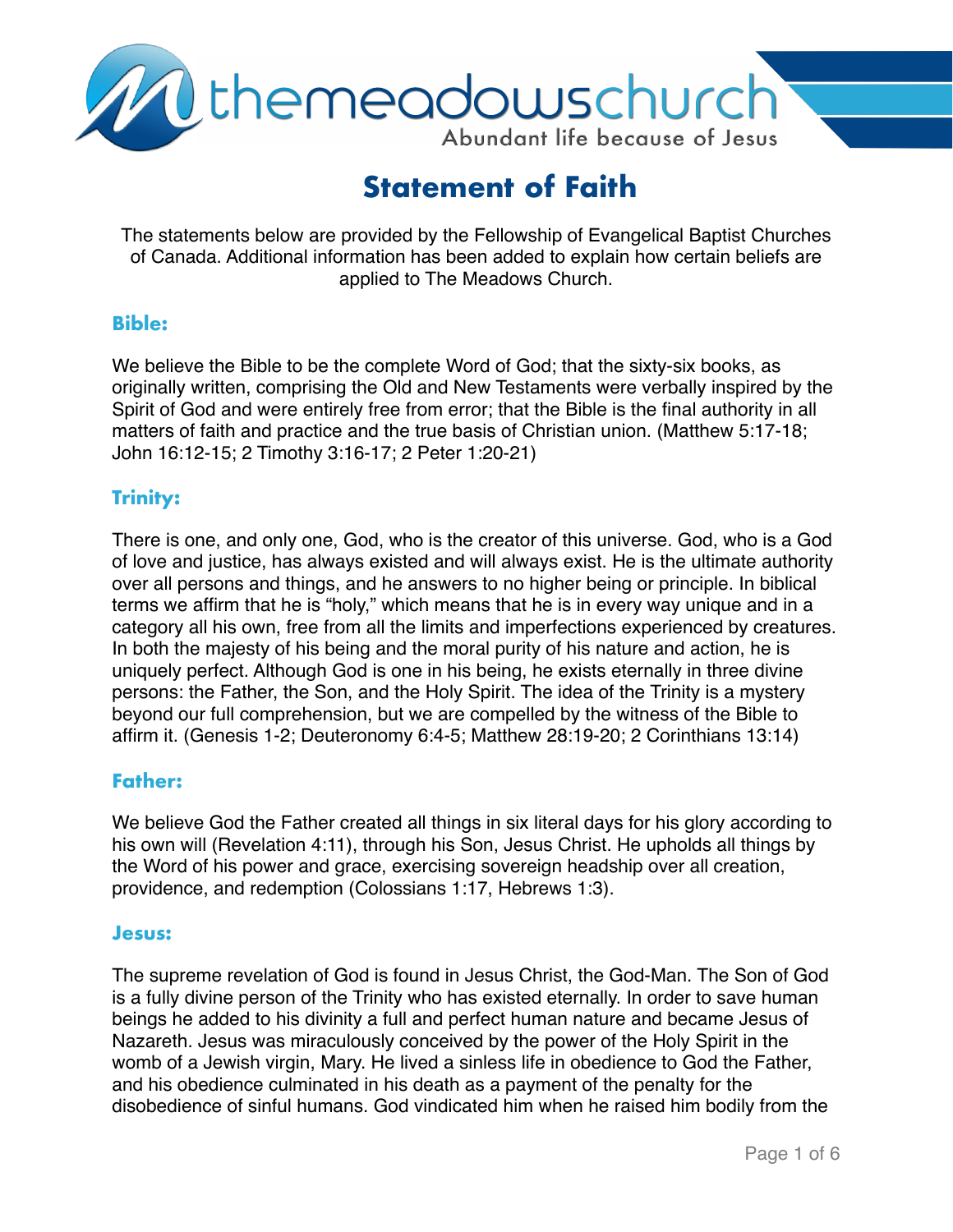dead, and he ascended to heaven where he is free from the limits of this world. He now intercedes for us who believe in him and preserves us in our relationship with

the Father while we await his personal return. (Matthew 1:18-23; John 1:1-18; Romans 5:12-19; 1 Corinthians 15:1-8)

## **Holy Spirit:**

The Holy Spirit is a fully divine person, not an impersonal force. The Spirit makes the work of Jesus Christ effective in us by convincing us that we have sinned against God, that we therefore fail to meet God's standard for human life, that we are subject to God's judgment for that reason, and that Christ is the answer to our need. Christ gives the Spirit to indwell all those who believe in him, and the Spirit gives to believers a new spiritual ability to understand God's Word and live in obedience to it. By indwelling us he sets us apart as God's children; he continues to transform us into faithful followers of Christ; and he will in the end make us fully like Christ. (John 7:37-39; 14:16-17; Romans 8:9; 1 Corinthians 12:13)

#### **Satan:**

Satan (also called the Devil) exists as an evil, personal, spirit-being who opposes the work of God in the world. Although created as a good, angelic being, he originated rebellion against God and continues to use his real but limited power to oppose all that would serve the glory of God and the good of humanity. (Genesis 3:1-15; Job 1:6-12; 2 Corinthians 11:13-15; 1 Peter 5:8-9)

#### **Humanity:**

Human beings were created by God to be like him in every way. This is necessary in order to be in relationship with him. They serve as God's visible representatives in the exercise of responsible dominion over the created world. Our first parents sinned by disobeying an explicit divine command and thus brought ruin on the human race. The Bible describes this ruin in terms of "death": spiritual, physical and eternal death. Spiritual death involves corruption at the core of our being, so that human beings are by nature totally incapable of pleasing God. Physical death is the destiny of all humanity. And ultimately eternal death involves permanent separation from God as the destiny of all those who refuse to repent and respond to God's offer of grace. (Genesis 1:26-27; 3:1-24; Romans 5:12-19; Ephesians 2:1-3)

#### **Salvation:**

Although God could have left all human beings in their sin and guilt, in love, he freely and graciously chose to deliver us from our ruined condition. He provided his eternal Son to become human in order to save us. Christ's saving work focused on his death, in which he bore the penalty which is justly ours, thus satisfying the demands of God's moral law and turning away the wrath of God which is poured out on unrepentant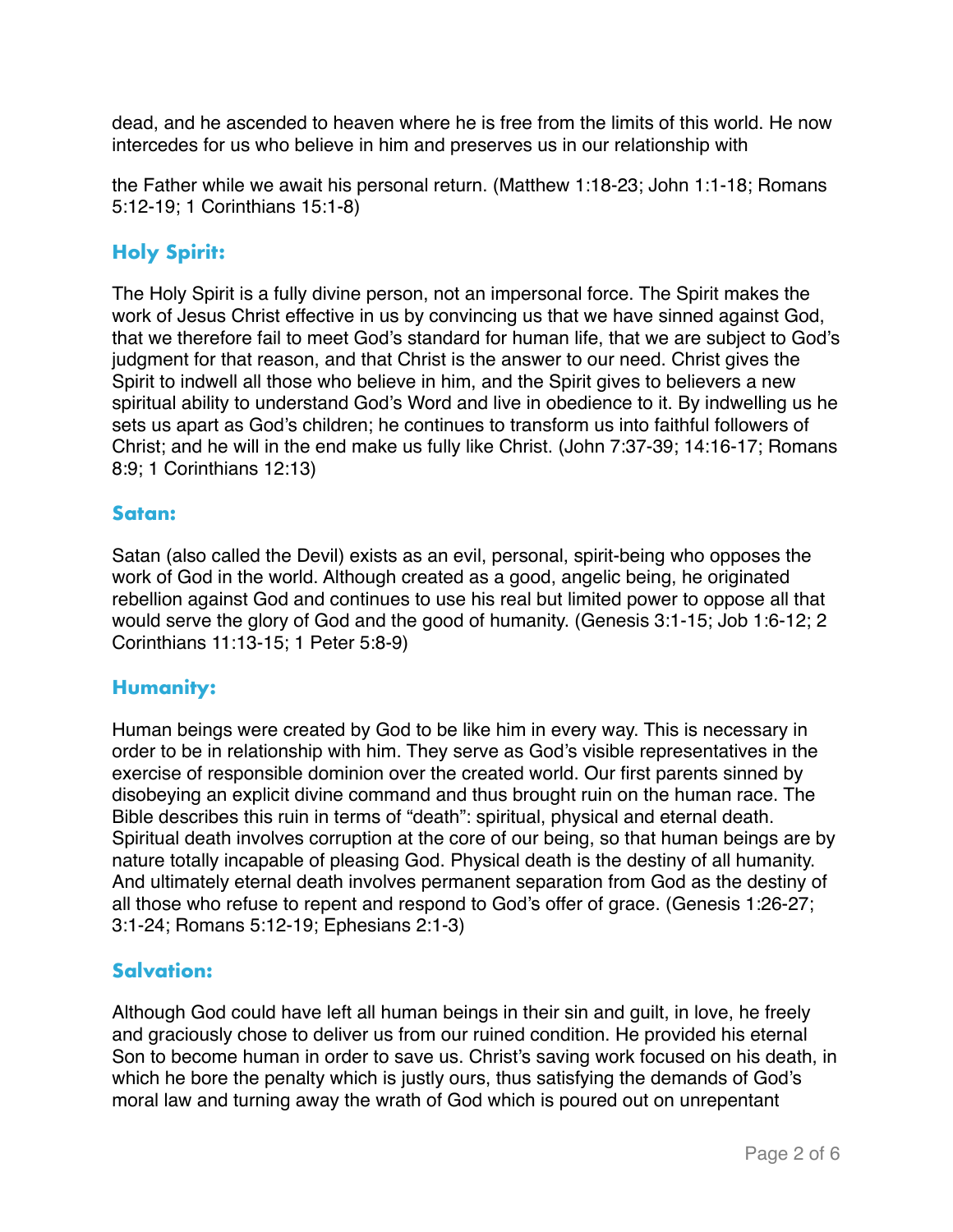sinners. God signified his approval of Christ's work by raising him from the dead and exalting him as Lord in heaven. On the basis of this work of Christ on our behalf, God accepts as perfectly righteous all those who trust in Christ who died and rose again. We come to believe in Christ because God does a special work of grace to overcome our sinful disposition and draw us to himself. Then God continues this work

of grace, so that all who have been drawn to faith in Christ will be preserved in faith and salvation and will enter into the perfect conditions of eternal life in the age to come. (John 6:35-40; Romans 3:19-26; 8:28-30; 1 Peter 1:18-23)

## **Future Things:**

We believe that Jesus Christ will return personally, bodily, and gloriously, just as he promised and his apostles affirmed. In the end, Christ will raise from the dead all who have ever lived, and he will declare God's perfect judgment concerning every person. Those who have been saved will live eternally in the perfect, renewed creation, and those who have been unrepentant will exist eternally in the conscious punishment of hell. (Matthew 25:31-46; John 5:28-29; 1 Thessalonians 4:13-18; Revelation 20-22)

## **The Church:**

The universal church, the community of **believers** in Christ, is manifested in local churches throughout the world. A properly ordered local church is a loving community of persons who have confessed their faith in Christ by being immersed in Christian **baptism**, and who by their baptism have **committed** themselves to one another as well as to Christ. Together they seek to proclaim the gospel of Christ, to build up each other as growing followers of Christ, to transmit the Christian faith to succeeding generations, and to worship God as his people called to be a distinct society in this world. Each local church is called to acknowledge Christ as Lord and Head of the church and to use its divinely given abilities and opportunities to make Christ known in its community. (Romans 12:3-8; Ephesians 4:1-16; 1 Timothy 3:1-15; 1 Peter 2:9-10)

## **The Mission:**

Jesus has commissioned the Church to join him in making disciples of all ethnic groups. This is the daily action of every follower of Jesus to share (with words) and show (with works) the gospel message with those around them. This begins with their neighbours and continues to the ends of the earth. The Church is called to serve in this mission together both as individuals and as a community. (Matthew 28:16-20)

## **Symbols of the Gospel**

Among the things commanded by Christ, there are two visible symbols of the gospel, which he instituted for observance by his followers until he returns, one as a sign of Christian initiation and the other as a means of ongoing nurture.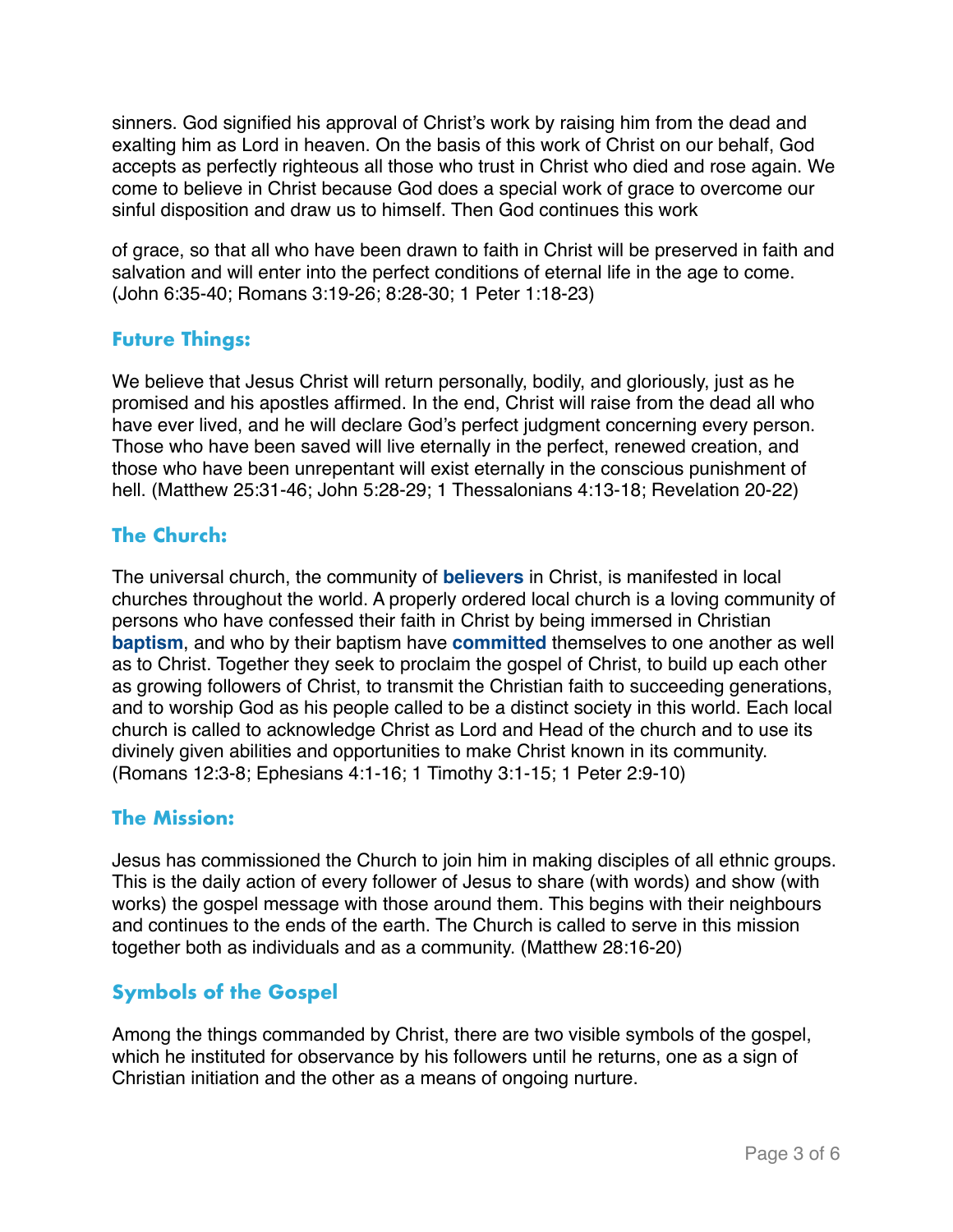**1. Baptism** is the immersion in water of a confessing believer, designed to occur

at the beginning of Christian experience as the formal means of response to the gospel and initiation as a follower of the Lord Jesus Christ. Although baptism is not required for salvation, it is commanded of all believers and is for believers only (Matthew 28:19-20; Acts 2:38, 41; Acts 18:8). Scripture shows that a person was

baptized after personally receiving forgiveness of sin by accepting Jesus Christ. The act is a powerful symbol of union with Christ in his death, burial, and resurrection, with all that this implies about our death to our old life and our spiritual rebirth. The waters of baptism are a symbol of death, burial, and resurrection to newness of life that happens when a person becomes a new creation in Christ (Colossians 2:12; 2 Corinthians 5:17; Romans 6:1-4).

**2. The Lord's Supper** is a symbolic meal in which believers together partake of bread and wine as a tangible reminder of the body and blood of Christ, which were offered up for our salvation. By this act of eating and drinking, the whole community of believers proclaims the Lord's death until he returns. It is treated as a celebration of the redeeming work Christ has done in the lives of believers. We also believe it is wise to substitute wine for juice as to not cause anyone who struggles with alcohol to stumble. (Luke 22:19-20; 1 Corinthians 11:23-34)

## **Church Leadership:**

God calls qualified people to lead His family within each local church. The leadership is found in two specific offices; the role of elder and deacon (1 Timothy 3:1-16; Titus 1:5-9).

**1. Elders/Pastors** serve by leading. The Elders' have six primary responsibilities. The first is to ensure that the **doctrine** of the church is biblical and

be teaching those in the church these biblical beliefs. Second is to **direct** The Meadows Church in the way of God's leading. This means the Elders are entrusted with the decision making and guidance of the church. Next, they are to administer **discipline** in love and humility through the process provided in Matthew 18:15-20. They are also to be **devoted** to God's family like a shepherd would care for his flock. They are responsible for **developing** other leaders. Just like in 2 Timothy 2:2; "what you have heard from me in the presence of many witnesses entrust to faithful men who will be able to teach others also." Lastly, they **demonstrate** an exemplary life that is as close to Jesus' life as possible.

The Scriptures teach that whenever possible a plurality of elders is necessary to lead any church (Proverbs 15:22; Acts 14:23; Acts 20:28; Titus 1:5; Philippians 1:1). Every elder on the leadership team is equal in authority. However, this does not necessarily mean they are equal in influence. For instance, the Lead Pastor through his giftedness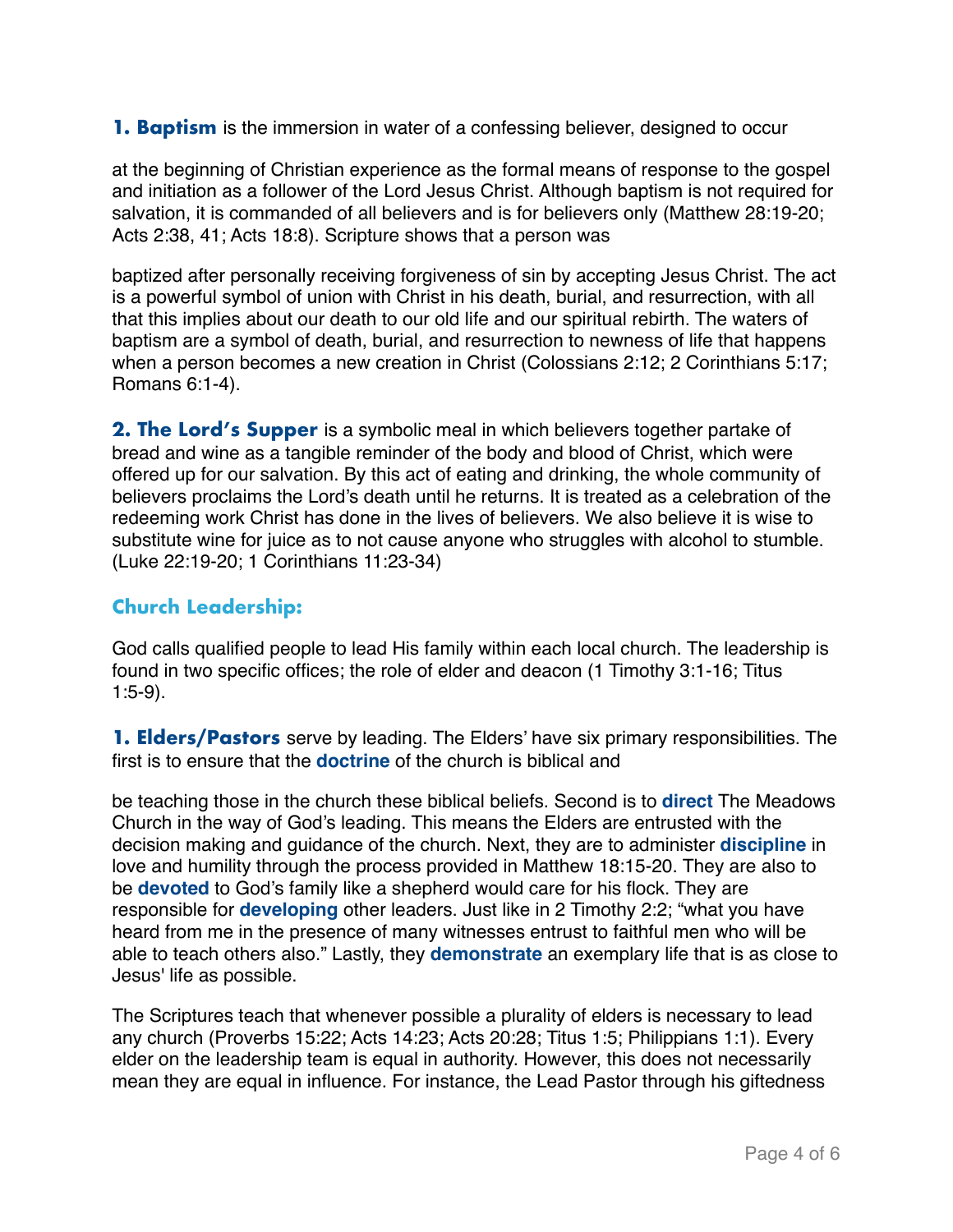and calling should be the most influential over the local church, even though he is equal in authority to the rest of the elders (1 Timothy: 5:17-18; 1 Peter 5:1-5).

We believe that Jesus has given this specific calling to qualified men only. Just as God made Adam first to be the head of his household, he has also made a few men

the leaders of his church (1 Corinthians. 11:3; 1 Timothy 2:12-13, Titus 2:1-15). These men must be above reproach, able to teach, husband to one wife, not addicted to wine, temperate, not antagonistic, prudent, uncontentious, respectable, free from the love of money, hospitable, manages his own household well, and not a new convert (Titus 1:6-9).

**2. Deacons/Ministry Directors** lead by serving. Jesus calls qualified men and women to lead his church as deacons, a word that is literally translated as "servants." As the burden of ministry grew for the early church, elders appointed deacons to serve the needs of the church and handle the administrative functions of the church (Acts 6). Therefore, deacons serve the elders and The Meadows Church by leading various ministries of the church.

Those who serve as deacons must be characterized as having integrity, generosity, soberness, a clear understanding of the Bible, a well-ordered home, and a good reputation both in the church and outside the church. These would be positions such as Children's Ministry Director, Church Treasurer, and Set Up Coordinator.

#### **Male and Female Roles**

The Bible teaches firmly that there is no partiality or discrimination in the body of Christ. Galatians 3:28 says, "There is neither Jew nor Greek, there is neither slave nor free, there is no male and female, for you are all one in Christ Jesus." This means that everyone who is a believer in Christ is of equal value. We also believe that God has given people different callings and different roles to play. This does not change anyone's value, but does change how they are to live within the family of God.

This is why God has called husbands to be the head of their household and qualified men to be elders. This does not mean women cannot lead; qualified women should serve in any leadership position that God has not designated solely for men (1 Timothy 2:12). Jesus calls every man and woman to minister and lead in a variety of ways for his mission. Titus 2 illustrates this well by instructing older men to teach younger men, and older women to teach younger women.

## **Marriage**

We believe marriage is one of the God's highest callings because He designed it to be a picture of His union with the Church. Marriage points all of us to something much greater, the gospel (Eph 5:22-33). Therefore, our beliefs about marriage are deeply rooted in our beliefs about God.